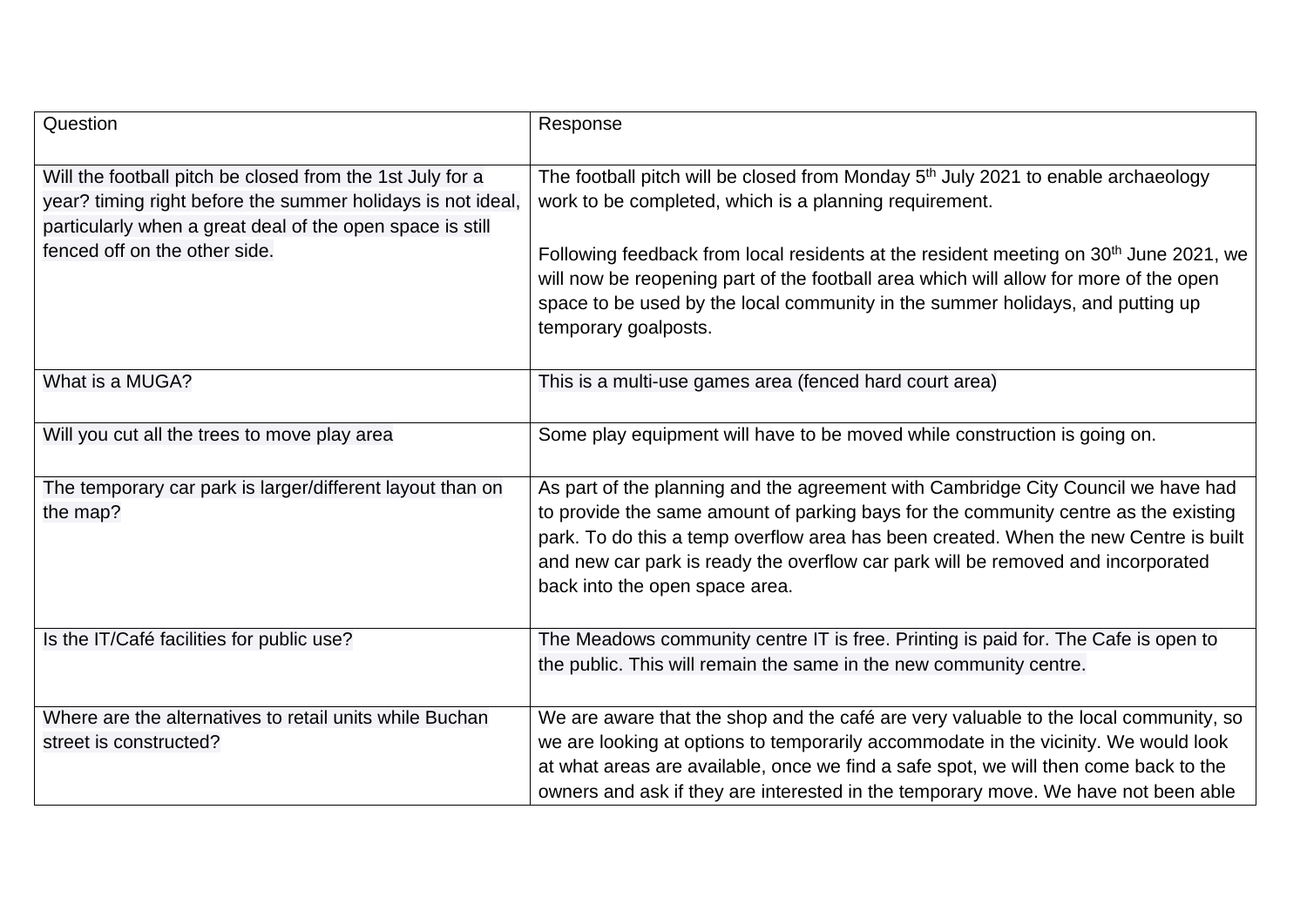|                                                                                                                                                                                                                                                                                                                                                                                                                                                                                                                                                                                            | to identify the space yet, but are working with our property team on this and will then<br>do the signage to let the community know.                                                                                                                                                                                                                                                                                                                                                                     |
|--------------------------------------------------------------------------------------------------------------------------------------------------------------------------------------------------------------------------------------------------------------------------------------------------------------------------------------------------------------------------------------------------------------------------------------------------------------------------------------------------------------------------------------------------------------------------------------------|----------------------------------------------------------------------------------------------------------------------------------------------------------------------------------------------------------------------------------------------------------------------------------------------------------------------------------------------------------------------------------------------------------------------------------------------------------------------------------------------------------|
| Will Muga be free access?                                                                                                                                                                                                                                                                                                                                                                                                                                                                                                                                                                  | It will be the same as the existing MUGA which has Free access.                                                                                                                                                                                                                                                                                                                                                                                                                                          |
| am concerned about parking overspill on surrounding<br>streets. With the community centre parking off reach for<br>St. Lawrence school run and any new residents and<br>visitors, are there any precautions planned to prevent<br>parked cars piling on verges of Daisy Close etc.?                                                                                                                                                                                                                                                                                                        | There will be a traffic management plan to ensure any illegal parking will receive a<br>penalty notice. Tenants in the new units will not have an automatic parking right and<br>will have to apply for a permit. We will continue to monitor the situation.                                                                                                                                                                                                                                             |
| Please can the grass verge in St Albans Road be redone.<br>It's where they dug up for the for the little sub-station.                                                                                                                                                                                                                                                                                                                                                                                                                                                                      | This is a County Council Highway land, however we are happy to come out on to the<br>site if this relates to any works undertaken as part of the development, to have a look<br>what can be done.                                                                                                                                                                                                                                                                                                        |
| Quite a lot of the provision for younger people on the<br>recreation ground has already gone - zipwire, large<br>wooden climbing equipment that used to be near the<br>rocks, rotating swing, the skate park, you mentioned the<br>football pitch shutting too this week. It's been pointed out<br>to me that this is going to be a long time coming -<br>particularly given the reduction in space during the build<br>and the communication from the developers warning that<br>children shouldn't be playing on the building site, can any<br>of the new equipment be provided earlier? | Some of the equipment had to be historically removed due to health and safety (e.g.<br>skate ramp). In the ideal world everything would be built without any disruption and<br>we are committed to keeping as much of the open space open as much as we can<br>during the build. The focus has been on building the centre and houses first and<br>keeping the existing play equipment operational even if it needs to be moved in the<br>short term, and then replacing it with the new play equipment. |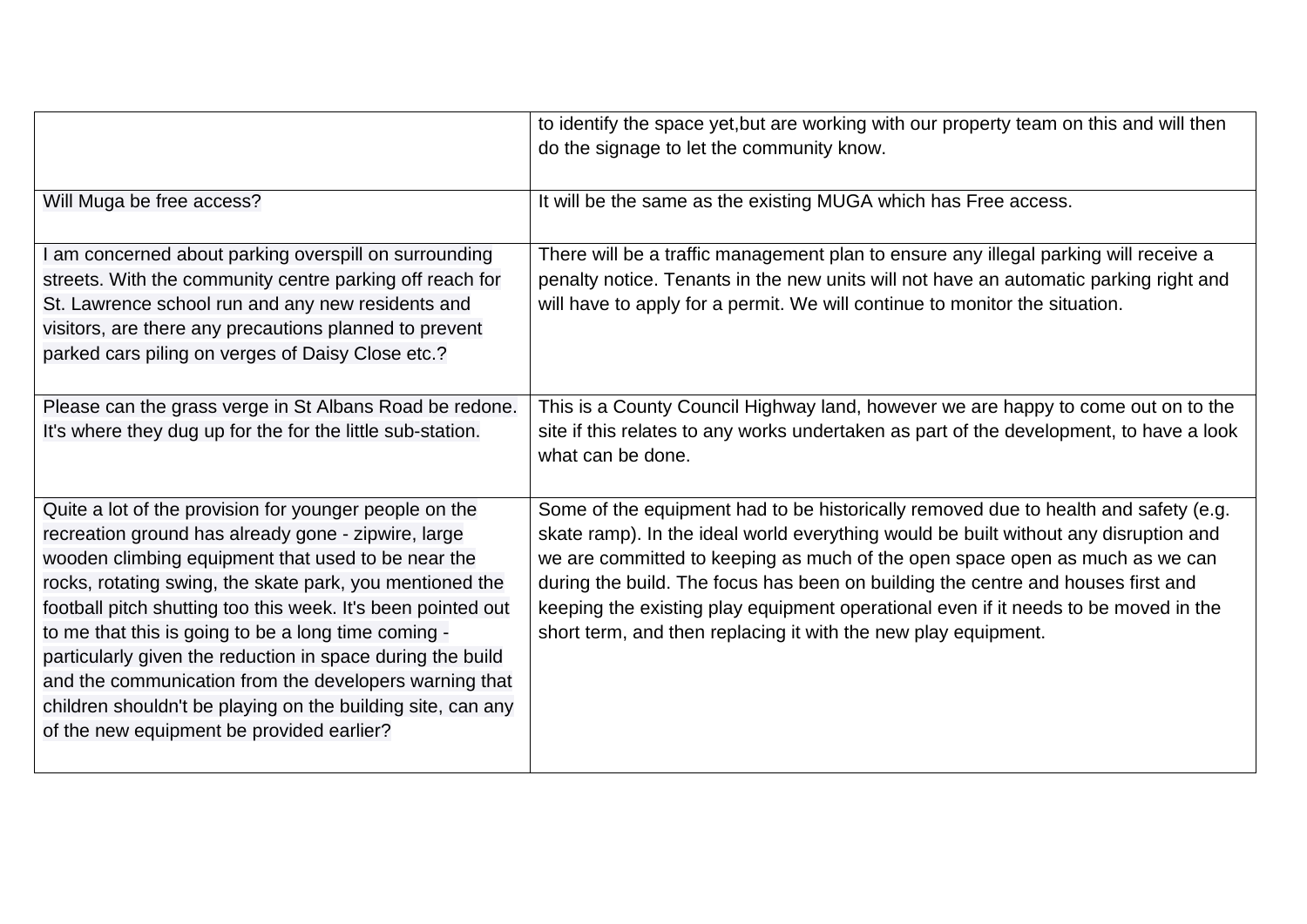| Buchan street Neighbourhood `centre is currently closed    | Due to COVID we had to close all of the centres, and we are still under significant        |
|------------------------------------------------------------|--------------------------------------------------------------------------------------------|
| will it ever be opened again? As we have been told it will | restrictions as to what activities we can safely provide. Cambridge Sustainable Food       |
| be opened as normal whilst new meadows will be             | (CSF) were working with the City Council to respond to an urgent food crisis that          |
| building.                                                  | arose during lockdown. They were given temporary use of Cambridge Regional                 |
|                                                            | Colleges kitchens, but when the college re-opened we have offered them use of              |
|                                                            | Buchan Street Neighbourhood Centre (BSNC) because we were not able to reopen               |
|                                                            | the centre at this point for community activities. We are working to find a permanent      |
|                                                            | base for CSF in anticipation we will be able to return eventually to unrestricted activity |
|                                                            | in both the Meadows and BSNC.                                                              |
|                                                            |                                                                                            |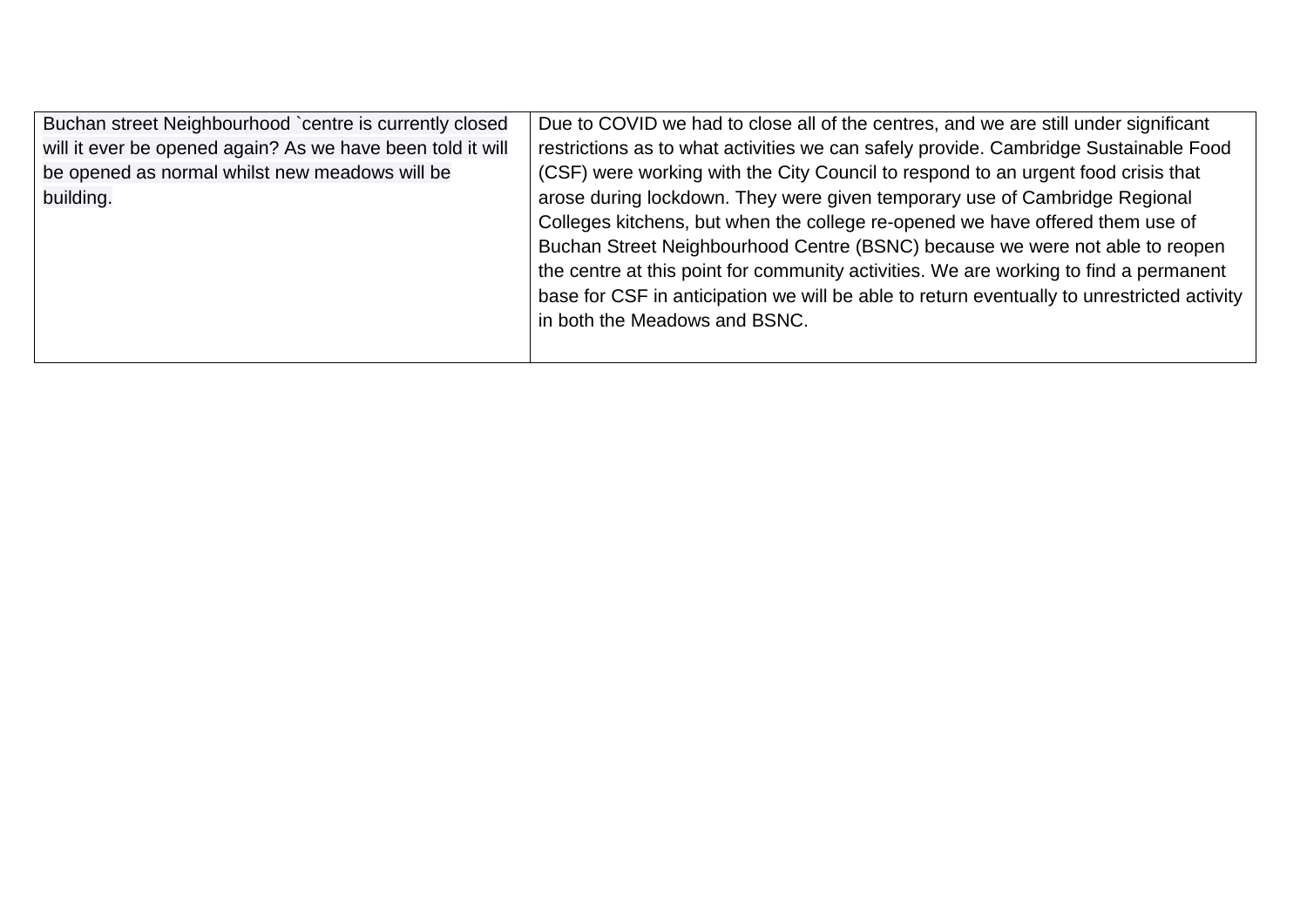## Pre-submitted Questions:

| Question                                                                                                                                                                                                                                                                                                                                                                                                                                                                                                                                                                                   | Answer                                                                                                                                                                                                                                                                                                                                                                                                                                                                                                                                                                                                                                                                                                                                                                                                                                                                                                                                                                                                                                                                                                                                                                                                                                                                                                                |
|--------------------------------------------------------------------------------------------------------------------------------------------------------------------------------------------------------------------------------------------------------------------------------------------------------------------------------------------------------------------------------------------------------------------------------------------------------------------------------------------------------------------------------------------------------------------------------------------|-----------------------------------------------------------------------------------------------------------------------------------------------------------------------------------------------------------------------------------------------------------------------------------------------------------------------------------------------------------------------------------------------------------------------------------------------------------------------------------------------------------------------------------------------------------------------------------------------------------------------------------------------------------------------------------------------------------------------------------------------------------------------------------------------------------------------------------------------------------------------------------------------------------------------------------------------------------------------------------------------------------------------------------------------------------------------------------------------------------------------------------------------------------------------------------------------------------------------------------------------------------------------------------------------------------------------|
| Traffic is already very congested on Arbury road/Kings<br>Hedges Road, especially at school drop off and pick up<br>time. Parents park often in the meadows car park which is<br>now going to be restricted. This is going to add more<br>pressure on residential areas including Ashvale estate<br>and St Albans Road. I've seen parents parking in the bike<br>lanes as well. It's dangerous especially on St Albans<br>Road. What is being done to improve traffic with the new<br>development and addition of more housing and added<br>transport to a already heavily congested area? | The existing Meadows Centre car park is for use by the community centre only.<br>Historically it has not been managed, and has been used by parents with children at St<br>Laurence's for their school drop-off. This has often caused issues for the community<br>and forced users of the centre to have to seek on street parking. We have continued to<br>notify St Laurence's school about the impact of the school drop off, both on the<br>community centre car park and the wider residential streets. The new car park will have<br>a barrier and will be managed by the community centre to ensure use only by the<br>community who want to use the centre. School drop-off parking remains an issue for St<br>Laurence's school to manage and resolve with parents who arrive by car. The<br>Meadows development will have 3 new car parks to deal with traffic it generates. There<br>are 79 new car parking spaces being provided in total, with 9 being disabled spaces.<br>There is also a requirement to provide a keep clear zone at the signalised junction of<br>Arbury Road/St Catherines Road. A new cycle and pedestrian crossing is being<br>provided on Arbury road. This is the entirety of the upgrades noted within the section<br>106 and Planning permission for the Meadows development. |
| would like to know when construction work will start at<br>Buchan Street and when the shop and cafe will close and<br>for how long?                                                                                                                                                                                                                                                                                                                                                                                                                                                        | Construction at Buchan Street is targeted to start in Autumn 2022, with the decanting of<br>the existing community centre and demolition of Buchan Street Centre and other<br>buildings. The current target programme completion date is Summer 2024, but is<br>subject to change The Council will be working with the leaseholders of the retail units to<br>provide alternative arrangements during the construction.                                                                                                                                                                                                                                                                                                                                                                                                                                                                                                                                                                                                                                                                                                                                                                                                                                                                                               |